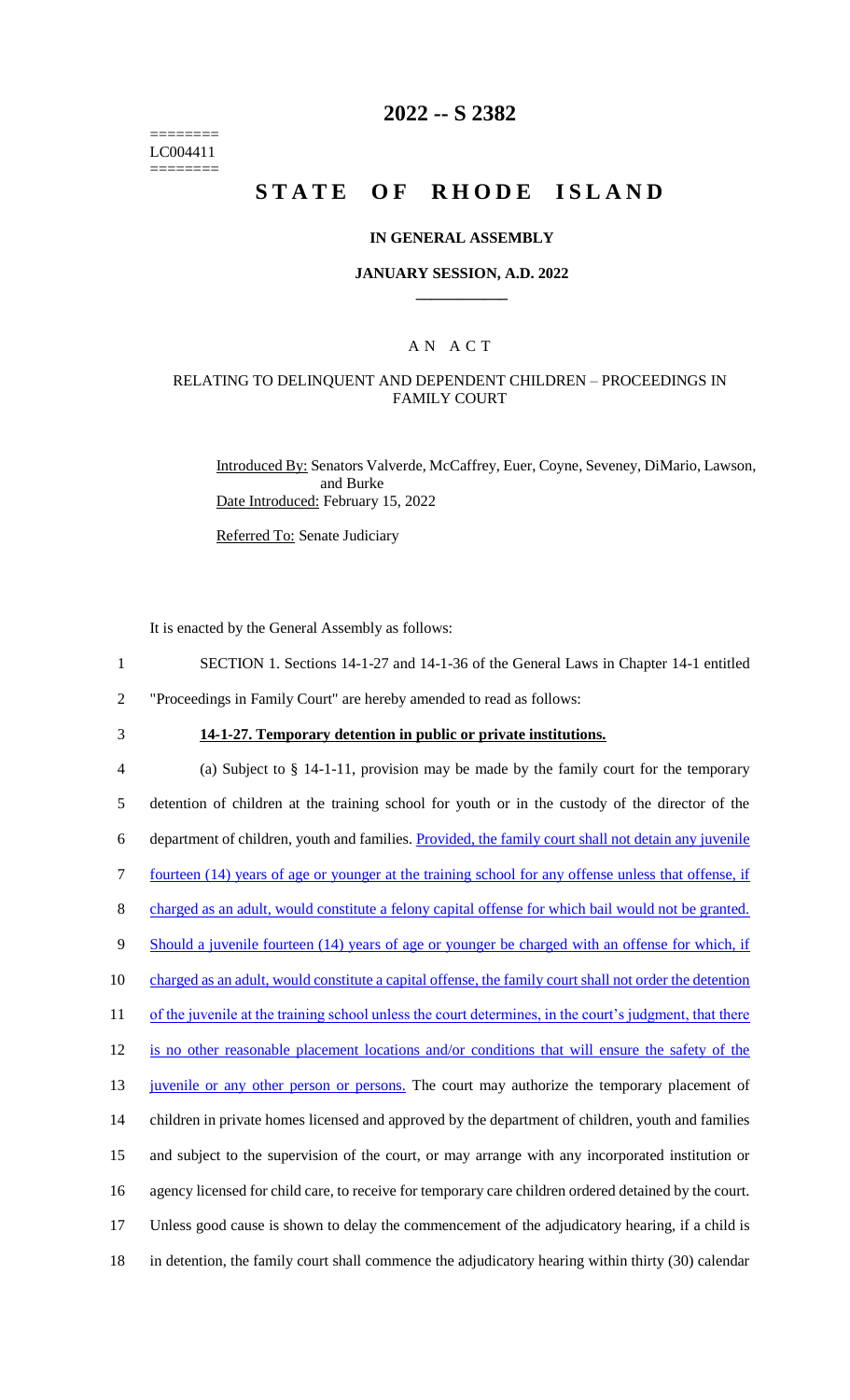days from whichever of the following events occurs latest: the date the petition is served on the child; or the date the child is placed in detention. In all such cases, the family court shall conclude the adjudicatory hearing within fifteen (15) calendar days of the commencement of the hearing unless good cause is shown to extend an adjudicatory hearing beyond fifteen (15) calendar days.

 (b) In any case wherein the attorney general files an application to waive and/or certify a youth, the juvenile may be detained at the training school for a period not to exceed ninety (90) days. In such cases, the department shall present to the family court a waiver report within forty- five (45) calendar days. At the expiration of ninety (90) days, the attorney general's petition for waiver and/or certification shall be decided by the family court, unless good cause is shown to extend the time upon which the family court may render such a decision.

 (c) When DCYF makes application to the court to take a child into temporary custody due to allegations of abuse and/or neglect or dependency, DCYF shall have the duty to investigate the possibility of placing the child or children with a fit and willing relative not residing with the parents. DCYF shall conduct an assessment into the appropriateness of placement of the child or children with the relative within thirty (30) days of the child's placement in the temporary custody of DCYF. If the department determines that the relative is a fit and proper person to have placement of the child, the child shall be placed with that relative, unless the particular needs of the child make the placement contrary to the child's best interests. All placements with relatives shall be subject to criminal records checks in accordance with § 14-1-34, foster care regulations promulgated by DCYF, and interstate compact approval, if necessary.

 (d) If DCYF proposes to place the child with a relative outside the state of Rhode Island, DCYF shall notify the parent who shall have an opportunity to file an objection to the placement with the family court within ten (10) days of receipt of the notice. A hearing shall be held before the child is placed outside the state of Rhode Island.

 (e) If the request of a relative for placement of a child or children is denied by DCYF, that relative shall have the right to petition the court for review. The court shall within five (5) days of the request conduct a hearing as to the suitability of temporary placement with the relative and shall make any orders incident to placement that it deems meet and just.

 (f) Whenever the court determines that permanent placement or adoption is in the best interest of a child, a fit and willing relative who has been awarded placement of the child shall be given priority over a non-relative, provided that the placement or adoption is in the best interest of the child.

#### **14-1-36. Commitment of delinquent and wayward children.**

# (a) In all proceedings under this chapter, the court may order a delinquent or wayward child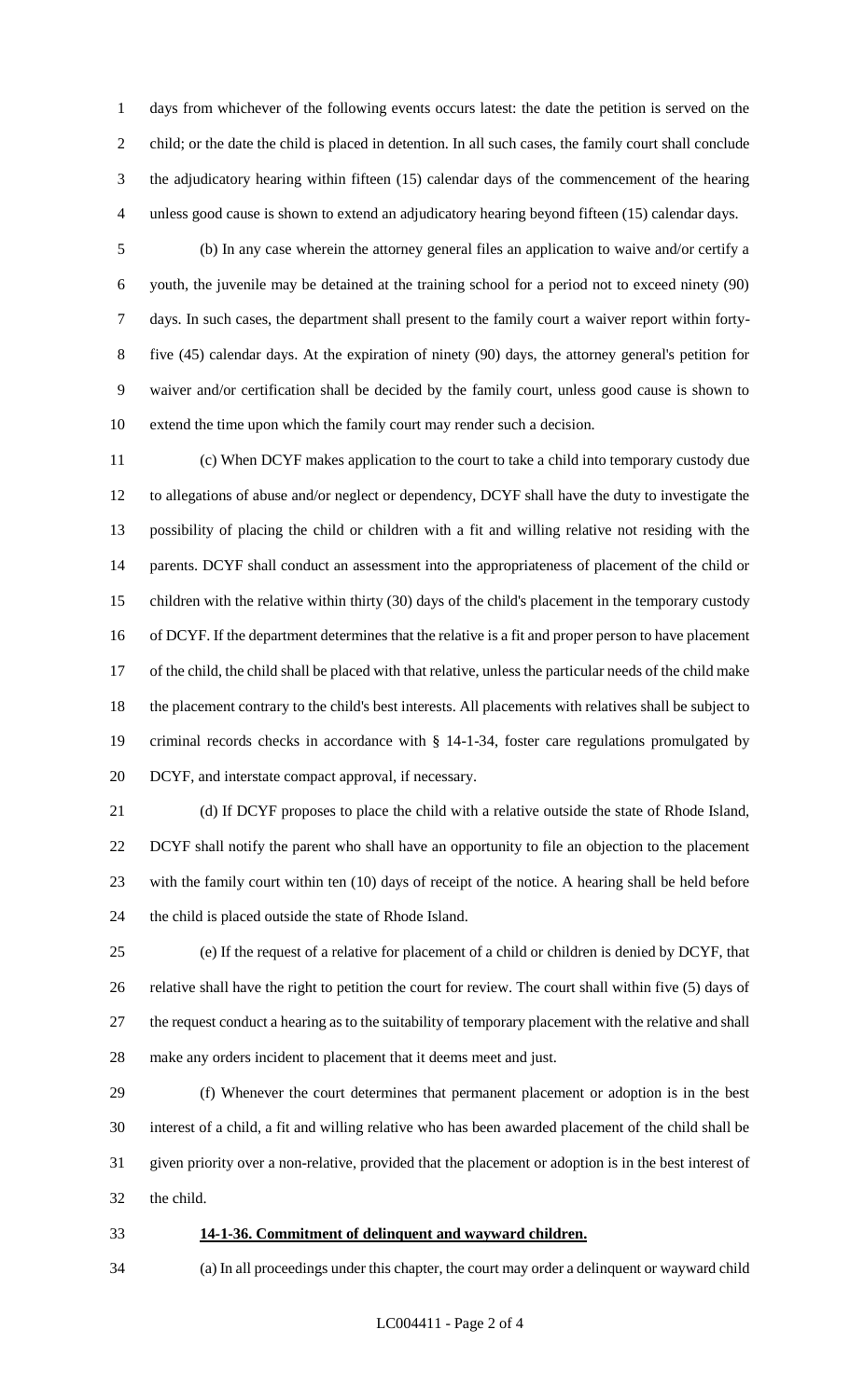to be committed to the training school for youth for a sentence no longer than the youth's nineteenth birthday. Provided, the family court shall not commit any juvenile fourteen (14) years of age or younger to the training school for any offense unless that offense, if charged as an adult, would constitute a felony capital offense. Should a juvenile fourteen (14) years of age or younger be sentenced for an offense for which, if sentenced as an adult, would constitute a capital offense, the family court shall not commit the juvenile to the training school unless the court determines, in the court's judgment, that there are no other reasonable placement locations and/or conditions that will ensure the safety of the juvenile or any other person or persons. However, nothing contained in this section shall be construed to prohibit the placing of any child in the custody of the department of children, youth and families or any other agency, society, or institution, pursuant to § 14-1-32. The commitment of delinquent or wayward children shall be by an order and all assignments of the custody of dependent, neglected, delinquent, or wayward children to the state training school for youth or to the custody of the department of children, youth and families or to any of the private institutions, agencies, or societies mentioned in this chapter shall be by a decree signed by the justice of the court by whom the order or decree is issued, and that order or decree shall be directed to any person that the court may designate, and shall require that person to take the child and deliver 17 him or her to the officer in charge of the training school for youth or to the custody of the director of children, youth and families or of the public or private institution, agency, or society, and the order or decree shall constitute the person charged with it, while he or she has the order in his or her possession for service, an officer for all purposes under this chapter, in any county of the state in which it may be necessary for him or her to go. The person charged with carrying out the order or decree shall also deliver to the officer of the public or private institution, agency, or society or to the training school for youth or the director of children, youth and families a copy of the order or the decree signed by the justice of the court issuing it, and subject to the provisions of this chapter, the officer and other authorities in charge of the training school for youth or the director of children, youth and families or any public or private institution, agency, or society shall hold the child according to the terms of any other order or decree that may from time to time thereafter be issued by the court in relation to the child.

(b) Whenever the court shall commit a child to the training school for youth or to the

director of children, youth and families or any other institution or agency, it shall transmit with the

- order of commitment a summary of its information concerning the child.
- SECTION 2. This act shall take effect upon passage.

### ======== LC004411 ========